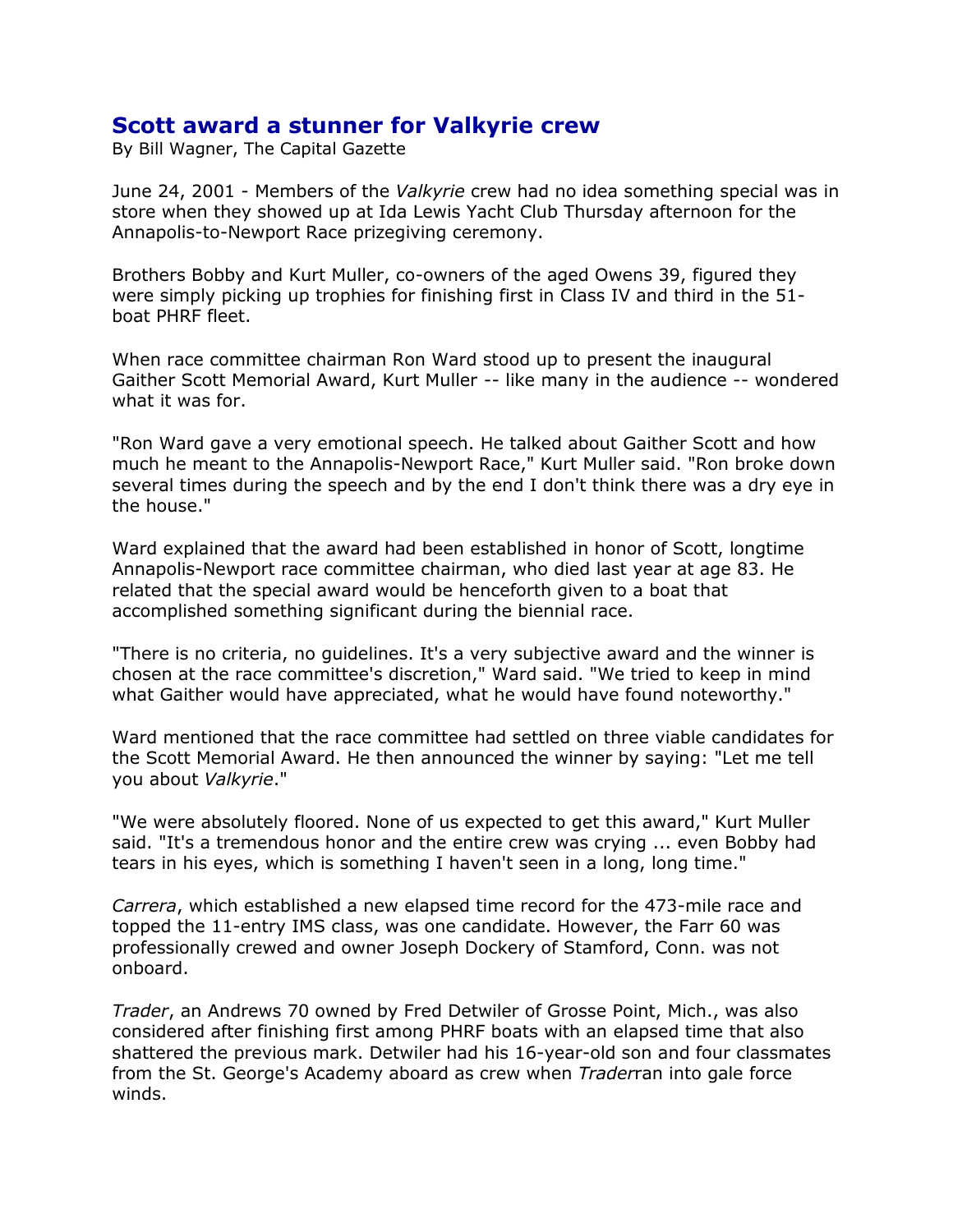"The owner didn't want to put anyone else at risk so he went forward and handled the sail changes himself," Ward said.

Ultimately, however, the race committee felt the *Valkyrie* crew showed the greatest Corinthian spirit. Bobby Muller spent countless hours rehabilitating and restructuring the 1978 vintage IOR boat for Annapolis-Newport.

The Muller brothers purchased new sails and applied a new paint job to *Valkyrie*, but unfortunately could not get the boat's electronics to work in time for the start. Things got worse when the Windex blew overboard during a nasty squall in the Chesapeake Bay.

The team was forced to sail by the seat of its collective pants, which wasn't a real problem since that's how Bobby Muller does it anyway.

"This was Bobby's race. He's the one who stood in the middle of the boat and called all the shots," Kurt Muller said. "He just has this natural instinct for how to sail a boat."

Navigator Rick Jackson said Bobby Muller was "always 10 minutes ahead of the wind" in terms of making sail changes and altering trim. He did the difficult downwind driving when 30-knot breezes filled the spinnaker.

"I don't think Bobby slept the entire trip. I was at the helm around 3 a.m. one night and I hear him bellow from the aft berth, "Stop pointing so high and pinching the damn boat.' I thought he was asleep, but he's down there feeling our sailing angle," Kurt Muller said.

*Valkyrie*, which revels in offwind conditions, reeled off 187 miles in the initial 24 hours of the race. The 18,000-pound warhorse somehow surfed into the Narragansett Bay doing 11 knots under asymmetrical spinnaker and crossed the finish line at Castle Hill Light early Tuesday evening.

*Valkyrie's* corrected time of 57 hours easily topped the 18-boat PHRF IV class. More surprising is the fact it was good enough for third in fleet behind*Chessie Racing* and *Trader*.

"The race committee was unanimous that *Valkyrie* exceeded all possible expectations," Ward said.

A perpetual trophy that features crystal sails mounted on a mahogany board shaped into ocean waves will be displayed at Annapolis Yacht Club. Fittingly, the initial entry on the Gaither Scott Memorial Award will be a boat owner who knew the man well.

"It's an incredible thing for Bobby's boat to be the first listed because he's a longtime Annapolis Yacht Club member who appreciated what Gaither Scott stood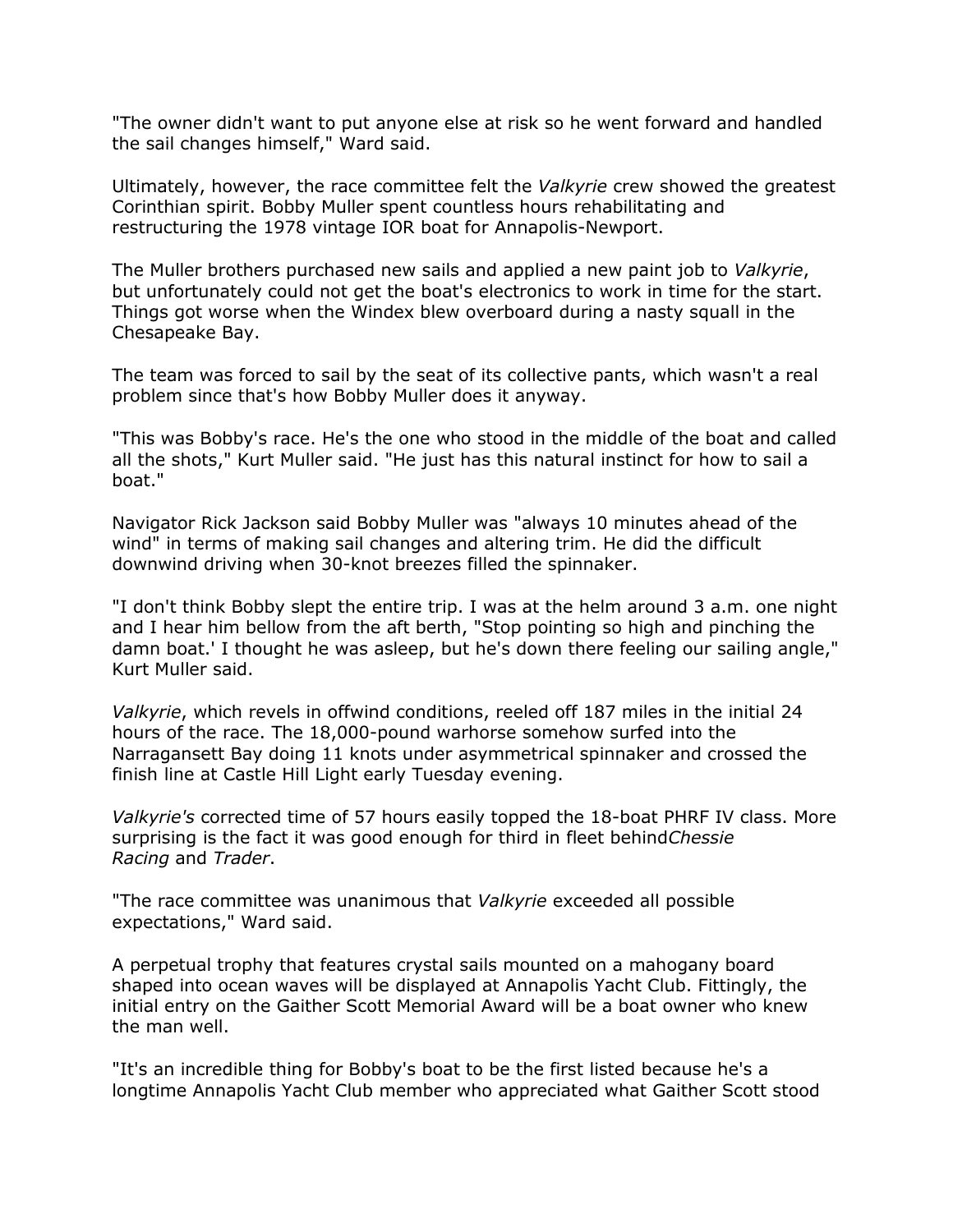for," Kurt Muller said. "We put this program together just to have some fun and it's turned into a fairy tale."

FAST LEARNERS: Neither Ryan Hastings nor Russ Meier had ever been aboard a sailboat prior to arriving at the Naval Academy.

Ensign Hastings hails from Washington state while Ensign Meier was raised in Blair, Pa. Yet those two showed a lot of sense by staying close to shore and not trying to chase a front that developed offshore.

Credit their Naval Academy training, which above all else emphasizes following orders. Navy intercollegiate coach Pat Healy recommended hugging the coast during a pre-race weather briefing and that advice proved accurate.

Even Hastings and Meier were surprised by how much they learned about sailing in four years at the academy.

"We have some of the best instructors in the country teaching us in Brad Dellenbaugh and Pat Healy," Hastings said.

Hastings and Meier led a youthful crew of Midshipmen from the offshore sailing team that included Kevin Beatty, Tara Feher, Jon Silverberg, Mike Kingen, Dan Washington and Dave Nielsen.

FAIR RATING: Gibson Island sailor George Collins wasn't too pleased with the harsh rating that had saddled his new *Chessie Racing* with several poor finishes in major regattas.

Collins, who sold a Santa Cruz 70 downwind sled in favor of the more well-rounded Farr 52, was thrilled with the on-water performance of the offsore racer drawn by Farr Yacht Design and built by Carroll Marine. Yet stiff time penalties were preventing *Chessie* from picking up any hardware.

Prior to this year's winter circuit, Collins and longtime friend Jim Allsopp made some changes that succeeded in getting the rating reduced from -64 to -54. That 10 seconds per mile proved crucial in Annapolis-Newport as *Chessie* corrected over *Trader* by two hours and 33 minutes.

*Chessie* had a top-notch crew that included Annapolis residents Greg Gendell, Rod Jabin, Tucker Thompson, Johnny Moran, Ryan Breymaier and John Von Schwarz.

However, the unsung hero of the team was unable to do Annapolis-Newport. Ian Gordon, who meticulously prepared *Chessie Racing* for the voyage, was an usher in the wedding of fellow professional sailor Tom Weaver.

BIG WINNER: Annapolis resident Arthur Birney and his *Adventurer* crew had the ingredients for a nice party when they arrived in Newport.